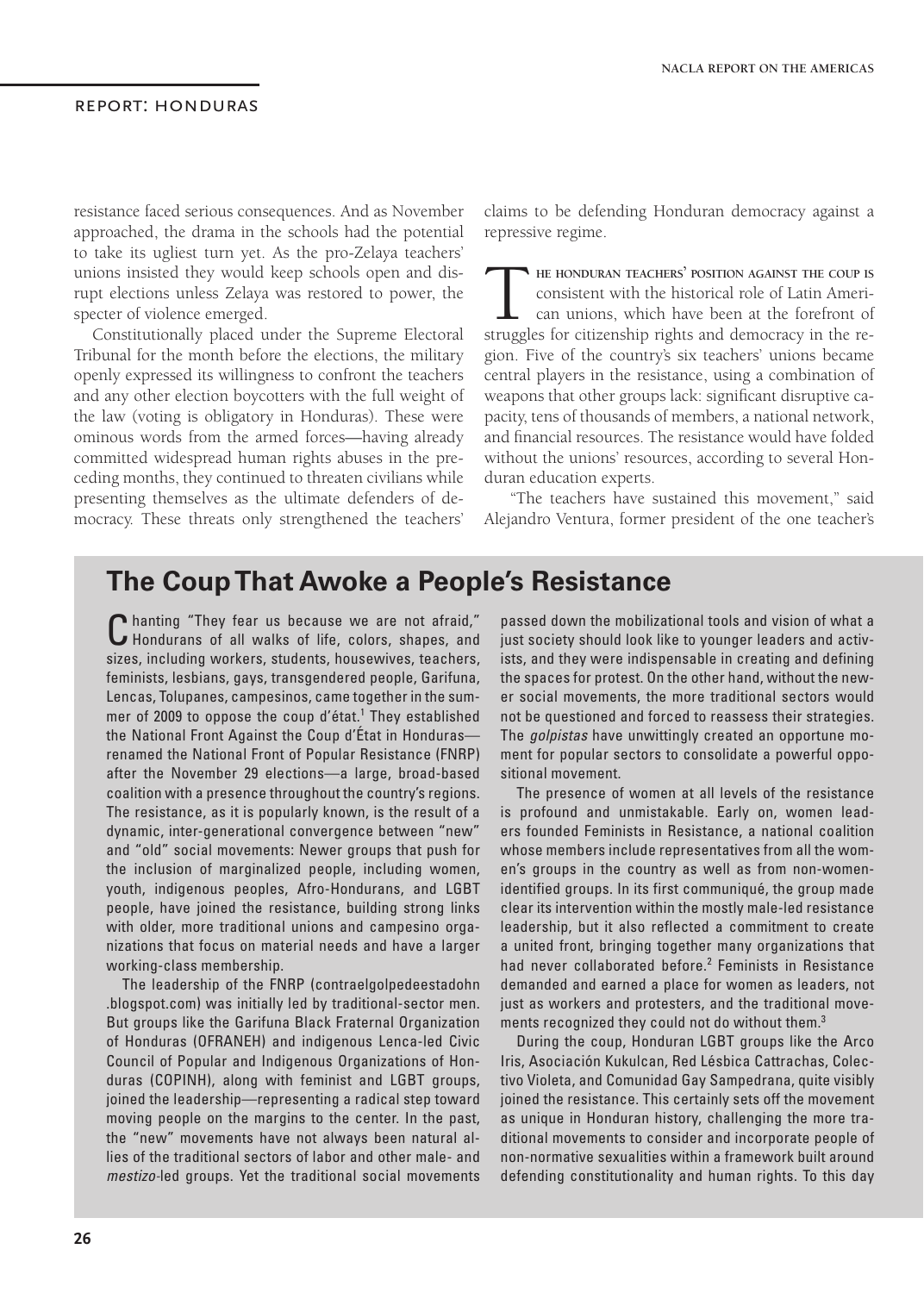union (PRICPHMA) that has not participated in the resistance and current minister of education under President Porfirio Lobo. Ventura suggested, as many of the anticoup teachers' opponents have argued, that the unions were bankrolling and supporting the resistance movement, which otherwise would not have existed. Sánchez denied that COLPROSUMAH had spent much money supporting the resistance, but he acknowledged that his and the other unions were "a determining social sector in this struggle."

The teachers' unions, known as *colegios magisteriales*, are technically professional associations but act as de facto unions. They were established by the 1962 Law of Obligatory Professional Association, which mandated that all teachers belong to a *colegio*, lending strength to the unions by providing a steady stream of members and

dues.7 But the measure remains controversial because Honduran law does not permit other unions to require participation. Thus, the legislation allowed the *colegios* to exploit a legal loophole, according to Napoleón Morazán, a founding member and former leading member of COL-PROSUMAH.

Teachers in Honduras have gained considerable political and economic strength in the last 15 years. Their efforts in recent years have focused on defending the Teachers' Statute (passed in 1997), which promised them scheduled pay increases and benefits. In the 1990s the unions united under the Honduran Federation of Teaching Organizations (FOMH) to pressure then president Roberto Reina (1994–98) to sign the statute, to push President Carlos Flores (1998–2002) to implement it, then to force President Ricardo Maduro (2002–06) to accept its provi-

## **by Suyapa G. Portillo Villeda**

they have been the most vocal human rights defenders against national police and military. While most of these organized sectors exist in the major cities, Tegucigalpa, San Pedro Sula, La Ceiba, the work of HIV prevention has spread throughout the nation via other partner organizations such as women's groups, campesino groups, and women's projects within labor unions.4

The resistance has also been notable for its inclusion of Honduran ethno-racial minorities. The role of Garifuna people in the resistance has been bold. These historically marginalized coastal communities, often seen as a thorn in the side of developers near the country's northern beaches, have also found a place in the leadership of the FNRP. So too have the Lenca community of indigenous campesinos, representing the interior regions of Intibucá, La Paz, Lempira, Valle, and Santa Bárbara. In both cases, their organizations descend from various older movements and larger federations focused on land rights and have a history of collaborating with labor federations, particularly in opposition to the Central American Free Trade Agreement.

Another powerful sector within the resistance is composed of marginalized, working-poor urban neighborhoods and rural villages, which have organized resistance committees throughout the country.<sup>5</sup> Formations of small fronts in towns or neighborhoods acted in local ways to protest the de facto government. For example, community members defied the government-imposed curfew from 9 p.m. to 6 a.m., marching outside in the pitch darkness with banners displaying the name of their town or neighborhood together with the words "en resistencia." Yelling and banging pots and pans, they photographed themselves and later uploaded and e-mailed them worldwide. These acts, called *la buyaranga* (the noise-making), made it clear to all Hondurans that the silence was broken.

These developments indicate that Honduras is entering a new period of organizing, marked by a realignment of national left and progressive movements and an openness to previously marginalized sectors and communities. Political differences continue to exist and will exist, and all of these organizations and their memberships are in constant flux, redefining each other as the resistance matures into a long-term effort. Like most of the international community, the FNRP refused to recognize the elections in November and views the new administration of Porfirio Lobo as a continuation of the coup government of Roberto Micheletti. One of the movement's clearest and most resounding demands has been the convening of a constituent assembly to redraft the ironclad Cold War constitution of 1982. The FNRP hopes to institutionally include marginalized sectors in the government through the legal means of reestablishing the constitution. Resistance activists see this as the ultimate end of an irreversible process of awakening Hondurans to their national reality.

*Suyapa G. Portillo Villeda is a Ph.D. candidate at Cornell University's history department and is a visiting fellow at Pomona College. A native of Honduras, she is writing a dissertation on the Honduran banana strike of 1954.*